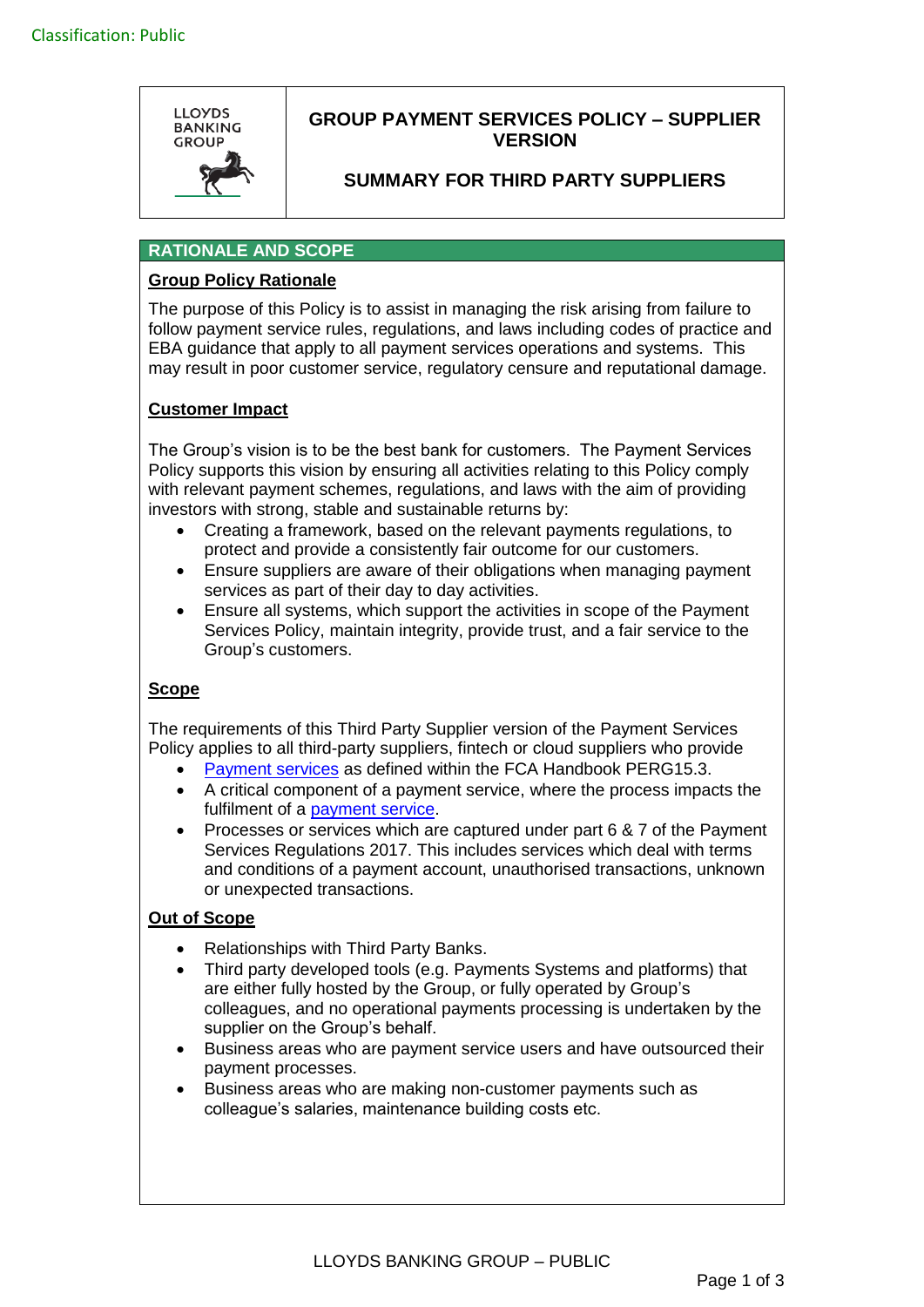### **MANDATORY REQUIREMENTS**

#### **The Group Payment Services Policy Supplier Version Requirements** are as follows:

- 1. All reasonable steps are undertaken to ensure compliance with payment Schemes, payment legislation and / or regulations including the following:
	- Payment Services Regulations 2017 (PSRs part 6 & 7)
	- Funds Transfer Regulation 2015
	- Single Euro Payments Area (SEPA) Regulations
	- Cross Border Payments Regulations
	- Payment schemes including BACs, CHAPS, Faster Payments.
- 2. Reasonable steps include the identification of all risks, the implementation and monitoring of controls to ensure these are adequately mitigated.
- 3. All suppliers must be able to provide evidence including Management Information to the Group, as required that they are complying with Payment Schemes, regulations, and legislation applicable to their service.
- 4. Business areas operating outside the UK but within the EEA must adhere to the local legislation implemented under the Payment Services Directive (Directive 2015/2366 EC on Payment Services in the Internal Market) and in compliance with section 1 above.
- 5. Ensure the Group is immediately informed of any non-compliances along with any remedial actions taken to resolve to the Accountable Executive.
- 6. When dealing with a payment services incident ensure reporting requirements under Payment Service Regulation99 and the corresponding European Banking Authority's [\(EBA\) guidelines under Article 25 of](https://eba.europa.eu/sites/default/documents/files/documents/10180/1914076/3902c3db-c86d-40b7-b875-dd50eec87657/Guidelines%20on%20incident%20reporting%20under%20PSD2%20(EBA-GL-2017-10).pdf)  [Regulation EU 2015/847](https://eba.europa.eu/sites/default/documents/files/documents/10180/1914076/3902c3db-c86d-40b7-b875-dd50eec87657/Guidelines%20on%20incident%20reporting%20under%20PSD2%20(EBA-GL-2017-10).pdf) (guidelines were stated as at 1<sup>st</sup> January 2021) are complied with. Contact the Group **immediately** if a qualifying incident has occurred so that timely reporting requirements to the FCA are met.

### **MANDATORY REQUIREMENTS – NON-COMPLIANCE**

Any material differences between the requirements set out above and the supplier's own controls should be raised by the Supplier with Lloyds Banking Group's Supplier Manager.

The Supplier Manager will then inform the non-compliance to the Accountable Executive and Nominated Payments Officer for the relationship, and it will be the responsibility of the Nominated Payments Officer to consult their local Risk team to agree a way forward.

| <b>Version Number</b> | <b>Effective Date</b> |
|-----------------------|-----------------------|
| FINAL v1.0            | 01/04/2014            |
| 2.0                   | 26/10/2015            |
| 3.0                   | 05/08/2016            |
| 4.0                   | 18/10/2017            |
| 5.0                   | 02/03/2018            |
| 5.1                   | 29/06/2018            |